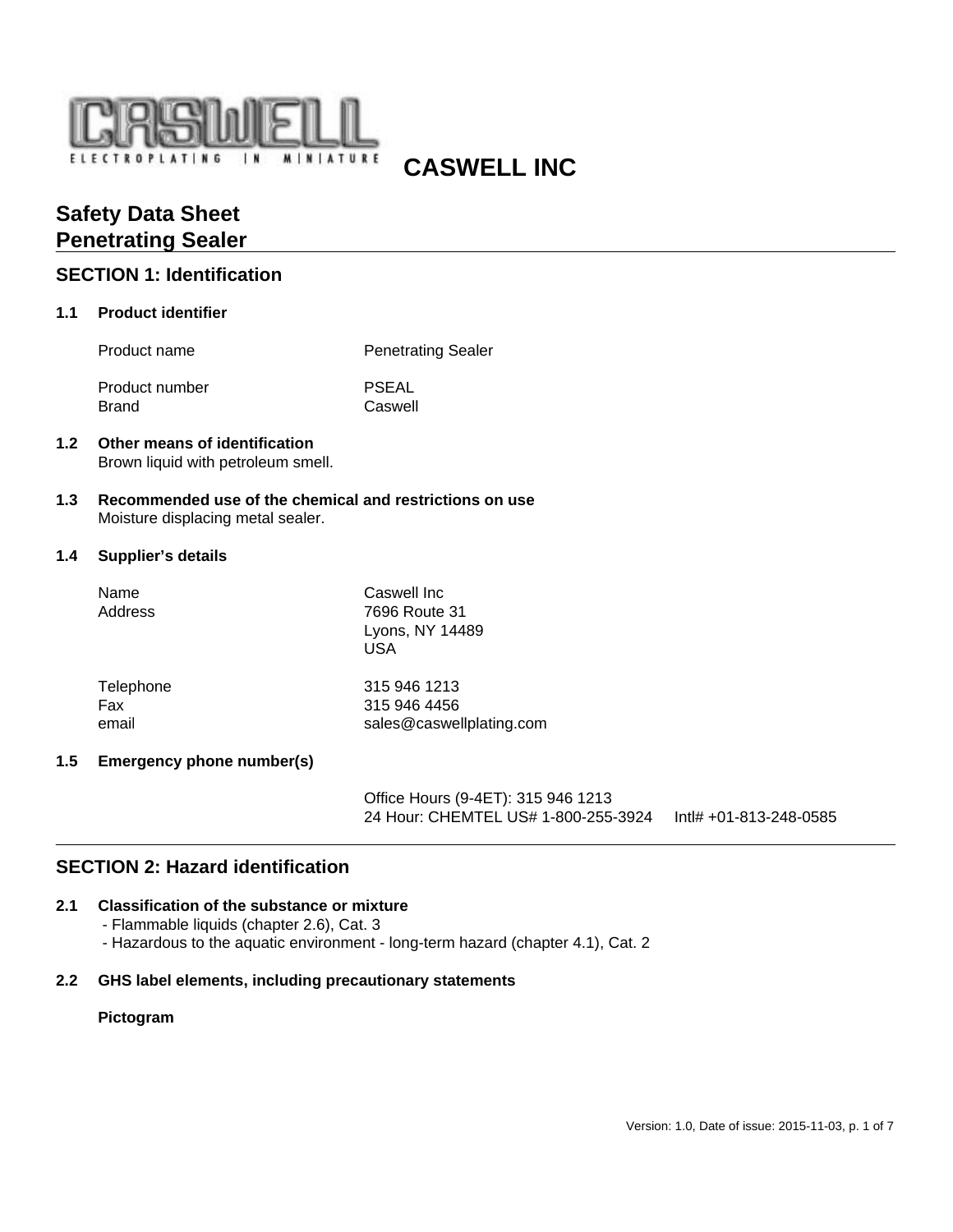

| Hazard statement(s)        |                                                                                                        |
|----------------------------|--------------------------------------------------------------------------------------------------------|
| H <sub>22</sub> 7          | Combustible liquid                                                                                     |
| H <sub>226</sub>           | Flammable liquid and vapor                                                                             |
| H412                       | Harmful to aquatic life with long lasting effects                                                      |
| H411                       | Toxic to aquatic life with long lasting effects                                                        |
| Precautionary statement(s) |                                                                                                        |
| P210                       | Keep away from heat, hot surfaces, sparks, open flames, and other ignition<br>sources. No smoking.     |
| P <sub>280</sub>           | Wear protective gloves/protective clothing/eye protection/face protection.                             |
| P370+P378                  | In case of fire: Use  to extinguish.                                                                   |
| P403+P235                  | Store in a well ventilated place. Keep cool.                                                           |
| P <sub>501</sub>           | Dispose of contents/container to                                                                       |
| P <sub>233</sub>           | Keep container tightly closed.                                                                         |
| P <sub>240</sub>           | Ground/bond container and receiving equipment.                                                         |
| P <sub>241</sub>           | Use explosion-proof electrical/ventilating/lighting//equipment.                                        |
| P242                       | Use only non-sparking tools.                                                                           |
| P <sub>243</sub>           | Take precautionary measures against static discharge.                                                  |
| P303+P361+P353             | IF ON SKIN (or hair): Take off immediately all contaminated clothing. Rinse<br>skin with water/shower. |
| P273                       | Avoid release to the environment.                                                                      |
| P391                       | Collect spillage.                                                                                      |

### **2.3 Other hazards which do not result in classification**

# **SECTION 3: Composition/information on ingredients**

### **3.2 Mixtures**

**Hazardous components**

| 1. Stoddard solvent |           |
|---------------------|-----------|
| Concentration       | $< 79\%$  |
| CAS no.             | 8052-41-3 |

| $< 8\%$                                                  |
|----------------------------------------------------------|
| Mineral oil; White mineral oil (petroleum);<br>8042-47-5 |
|                                                          |

### **3. WATER OR OTHER NON-REPORTABLE INGREDIENTS**

| Concentration | $< 13 \%$ |
|---------------|-----------|
| CAS no.       | 7732-18-5 |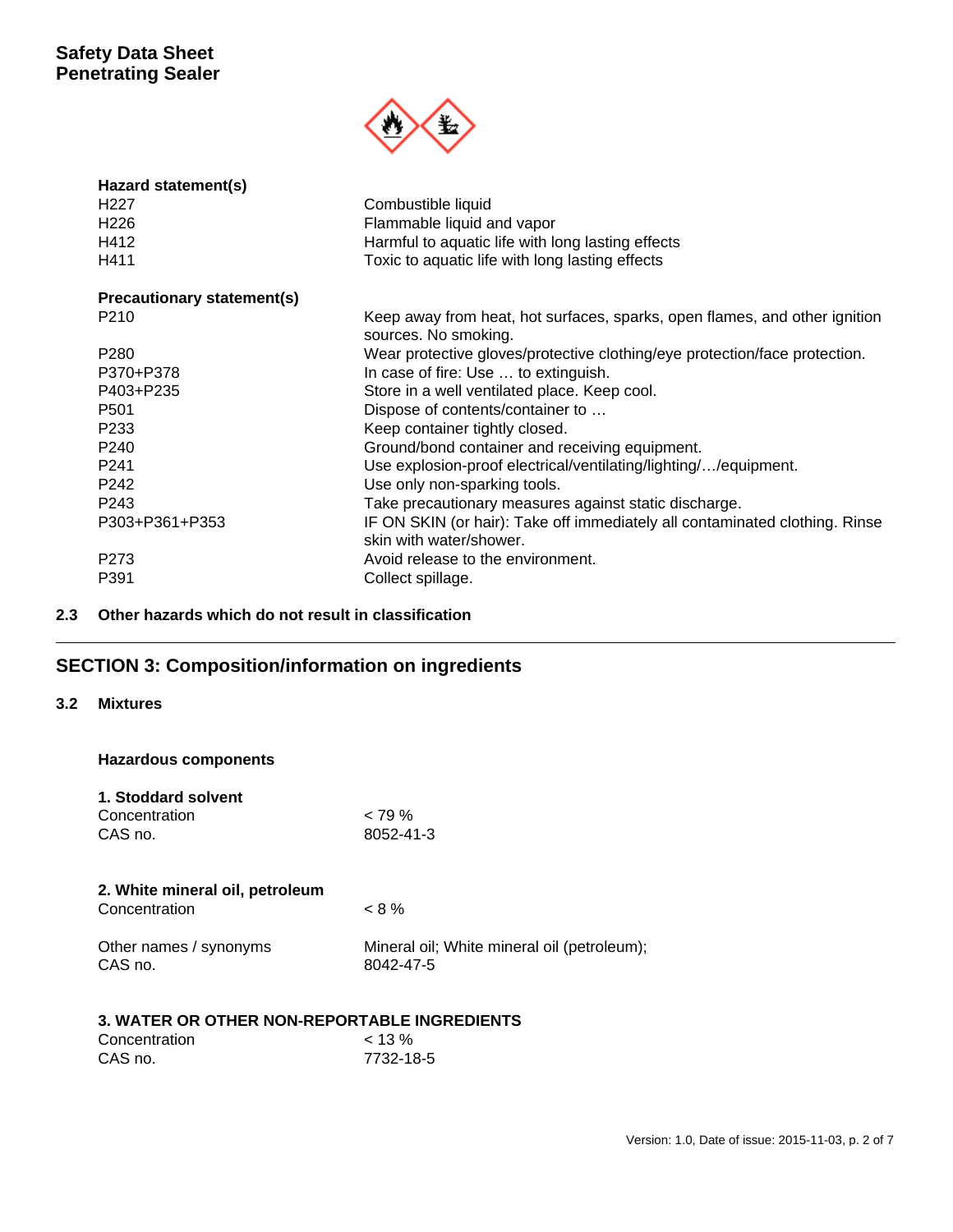### **SECTION 4: First-aid measures**

### **4.1 Description of necessary first-aid measures**

| General advice                                         | Consult a physician. Show this safety data sheet to the doctor in attendance.                                                                                                  |  |
|--------------------------------------------------------|--------------------------------------------------------------------------------------------------------------------------------------------------------------------------------|--|
| If inhaled                                             | Aspiration hazard. If inhaled, vomiting may occur spontaneously, but do not<br>induce. In vomiting occurs, keep head below hips to prevent aspiration.<br>Contact a physician. |  |
| In case of skin contact                                | Rinse with plenty of water. Get medical attention if irritation develops and<br>persists.                                                                                      |  |
| In case of eye contact                                 | Rinse thoroughly with plenty of water for at least 15 minutes and consult a<br>physician.                                                                                      |  |
| If swallowed                                           | Drink 1 or 2 glasses of water. Do NOT induce vomiting. Get medical<br>attention immediately if symptoms occur.                                                                 |  |
| Personal protective equipment for first-aid responders |                                                                                                                                                                                |  |

See section 8

### **4.2 Most important symptoms/effects, acute and delayed**

May cause irritation to eyes, skin and respiratory system. Direct contact may cause stinging, tearing and redness of eyes. May cause irritatation of the eyes, nose and throat and signs of central nervous depression (eg fatigue). Preexisting lung disorders may be aggravated.

### **SECTION 5: Fire-fighting measures**

- **5.1 Suitable extinguishing media** Dry chemical, CO2 or universal type foam.
- **5.2 Specific hazards arising from the chemical** Material will burn, but not ignite readily.
- **5.3 Special protective actions for fire-fighters** Wear self-contained breathing apparatus for firefighting if necessary.

### **SECTION 6: Accidental release measures**

- **6.1 Personal precautions, protective equipment and emergency procedures** Keep away from all sources of ignition. See section 8 for PPE. Ventilate area of spill.
- **6.2 Environmental precautions**

Do not allow to enter water source.

**6.3 Methods and materials for containment and cleaning up**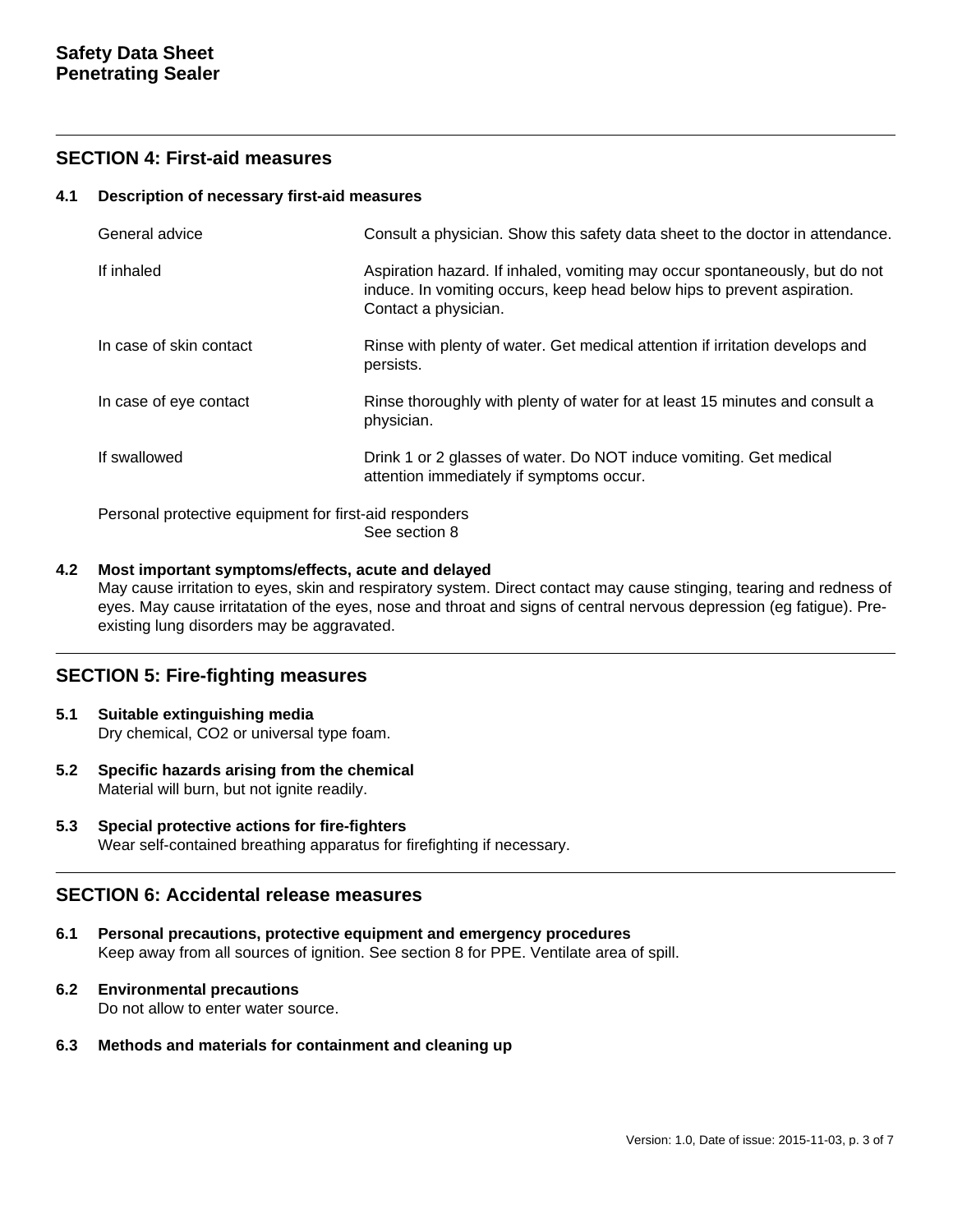SMALL SPILLS: Contain and absorb with absorbent material and place into containers for later disposal. Wash site of spillage thoroughly with water. LARGE SPILLS: Dike far ahead of spill to prevent further movement. Recover by pumping or by using a suitable absorbent material and place into containers for later disposal. Dispose in suitable waste container.

### **SECTION 7: Handling and storage**

### **7.1 Precautions for safe handling**

Keep container tightly closed in a dry and well-ventilated place.

**7.2 Conditions for safe storage, including any incompatibilities**

Keep away from sources of ignition. Empty containers that contain fumes can be dangerous. Do not cut, weld, braze, solder, drill, grind or expose such containers to heat, sparks or other sources of igntion.

### **SECTION 8: Exposure controls/personal protection**

### **8.1 Control parameters**

**1. Stoddard solvent (CAS: 8052-41-3)**  PEL-TWA: 100ppm (OSHA)

**2. Stoddard solvent (CAS: 8052-41-3)**  TLV®: 100ppm (ACGIH)

**3. White mineral oil, petroleum (CAS: 8042-47-5)**  TLV®: 5ppm (ACGIH)

### **8.2 Appropriate engineering controls**

Avoid contact with skin, eyes and clothing. Wash hands before breaks and immediately after handling the product.

### **8.3 Individual protection measures, such as personal protective equipment (PPE)**

### **Eye/face protection**

Face shield and safety glasses. Use equipment for eye protection tested and approved under appropriate government standards such as NIOSH (US) or EN 166(EU).

### **Skin protection**

Handle with gloves. Gloves must be inspected prior to use. Use proper glove removal technique (without touching glove's outer surface) to avoid skin contact with this product. Dispose of contaminated gloves after use in accordance with applicable laws and good laboratory practices. Wash and dry hands.

### **Body protection**

Choose body protection in relation to its type, to the concentration and amount of dangerous substances, and to the specific work-place., The type of protective equipment must be selected according to the concentration and amount of the dangerous substance at the specific workplace.

### **Respiratory protection**

NIOSH/MSHA approved air purifying respirator with an organic vapor cartidge or canister may be permissable under certain circumstances where airborne concentrations are expected to exceed exposure limits.

### **SECTION 9: Physical and chemical properties**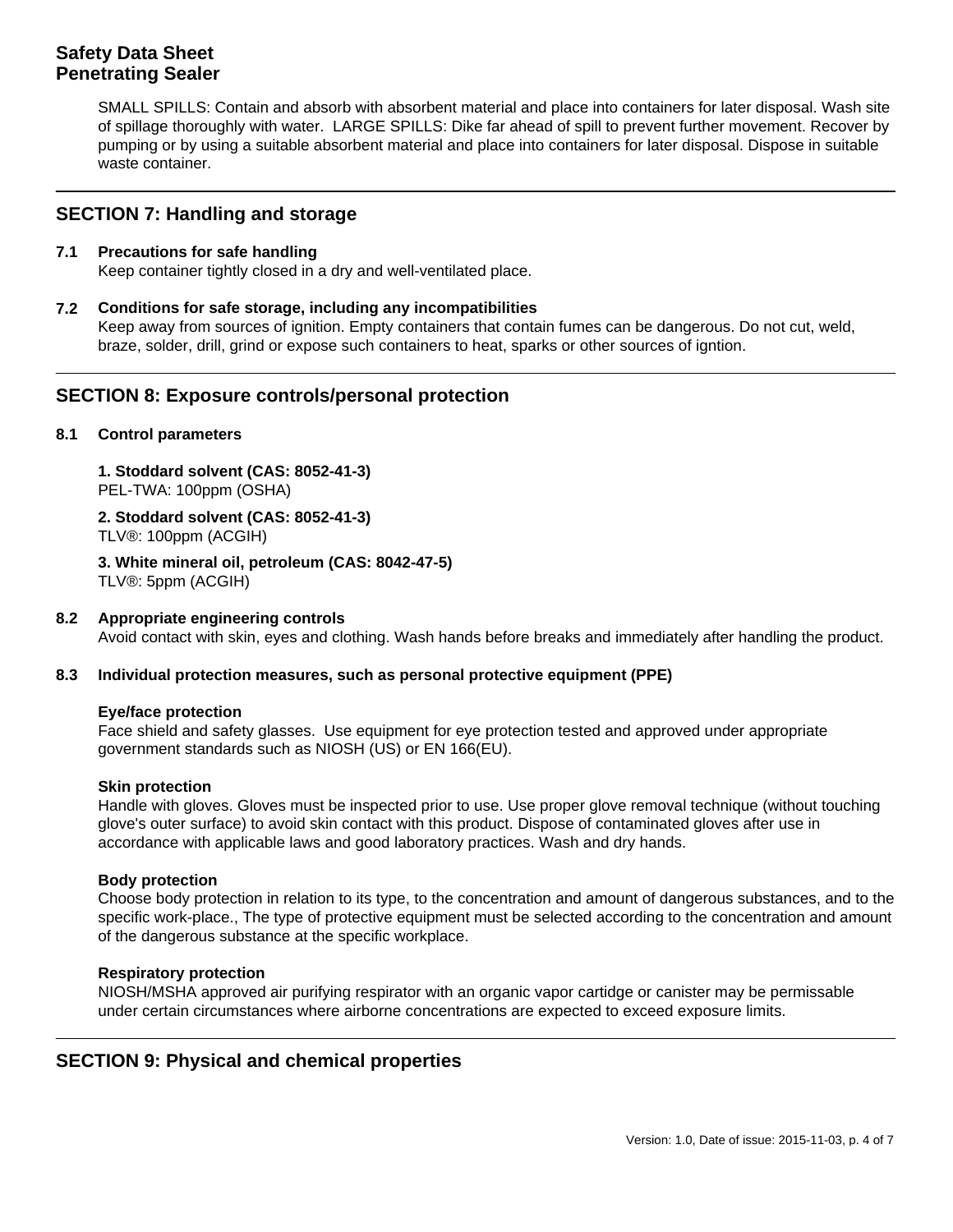### **Information on basic physical and chemical properties**

| Appearance/form<br>Odor                 | Amber Liquid<br>Characteristic |
|-----------------------------------------|--------------------------------|
| Odor threshold                          |                                |
| pH                                      | Not Available                  |
| Melting point/freezing point            |                                |
| Initial boiling point and boiling range | 350-450 degF                   |
| Flash point                             | 126 deg F                      |
| Evaporation rate                        | 0.13 (n-Butyl Acetate=1)       |
| Flammability (solid, gas)               |                                |
| Upper/lower flammability limits         |                                |
| Upper/lower explosive limits            |                                |
| Vapor pressure                          | 33.333                         |
| Vapor density                           | 1.2 $(Air=1)$                  |
| Relative density                        | 0.79                           |
| Solubility(ies)                         | Negligible                     |
| Partition coefficient: n-octanol/water  |                                |
| Auto-ignition temperature               |                                |
| Decomposition temperature               |                                |
| Viscosity                               |                                |
| <b>Explosive properties</b>             |                                |
| Oxidizing properties                    |                                |

### **SECTION 10: Stability and reactivity**

- **10.1 Reactivity** Not reactive
- **10.2 Chemical stability** Stable
- **10.5 Incompatible materials** Oxidizing Agents, Strong Acids, Strong Bases

# **SECTION 11: Toxicological information**

### **Information on toxicological effects**

#### **Skin corrosion/irritation** May cause irritation

### **Serious eye damage/irritation** May cause irritation

### **Respiratory or skin sensitization** May cause irritation

**Carcinogenicity**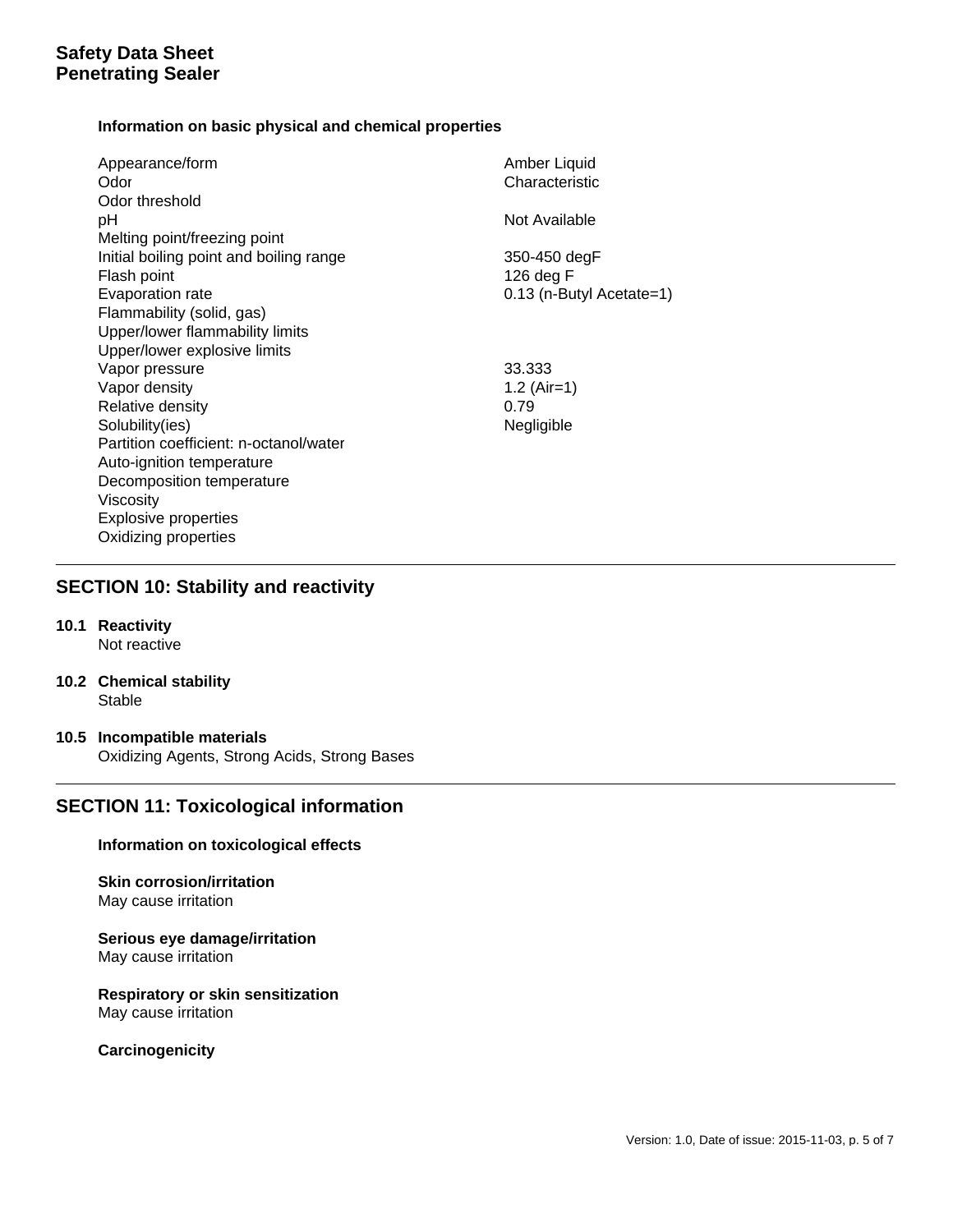Not a carcinogen

### **Aspiration hazard**

If inhaled, may be aspirated into lungs where it may cause lung damage

# **SECTION 12: Ecological information**

### **Toxicity**

Not established, but as a petroleum based product, it will cause damage to aquatic organisms.

### **SECTION 13: Disposal considerations**

### **Disposal of the product**

Consult appropriate federal and local regulations for disposal. Empty containers are subject to the same regulations.

### **Disposal of contaminated packaging**

Consult appropriate federal and local regulations for disposal. Empty containers are subject to the same regulations.

### **SECTION 14: Transport information**

### **DOT (US)**

UN Number: Not A Dangerous Good for Ground Transport Class: Packing Group: Proper Shipping Name: Combustible Material Reportable quantity (RQ): Marine pollutant: Poison inhalation hazard:

### **IMDG**

UN Number: UN1268 Class: 3 Packing Group: III EMS Number: Proper Shipping Name: Petroleum Distallates, NOS

### **IATA**

UN Number: UN1268 Class: 3 Packing Group: III Proper Shipping Name: Petroleum Distillates, NOS

### **SECTION 15: Regulatory information**

### **15.1 Safety, health and environmental regulations specific for the product in question**

#### **New Jersey Right To Know Components** Common name: STODDARD SOLVENT CAS number: 8052-41-3